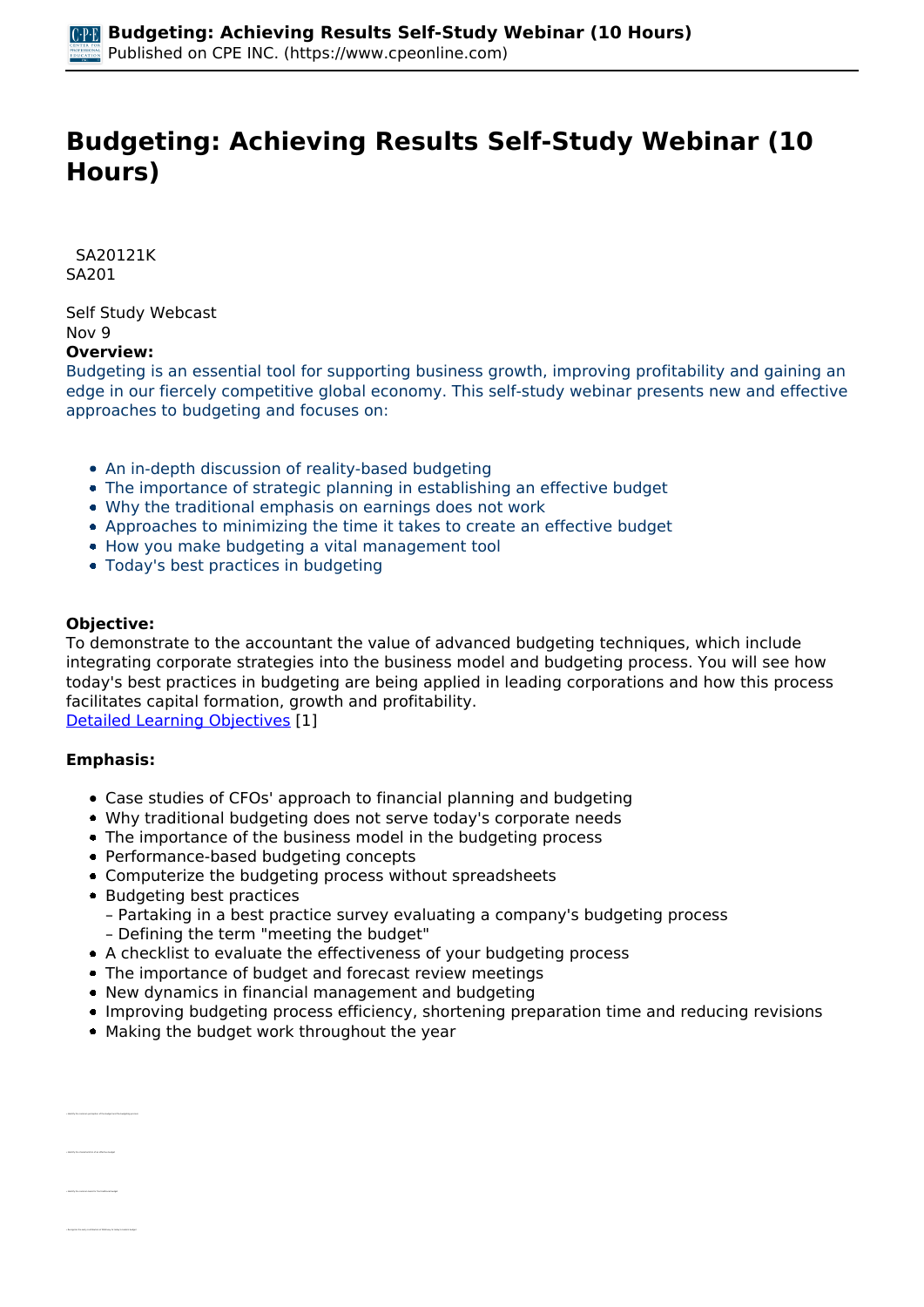

*• Recognize the characteristics of a results-based budgeting process • Identify the role of the budget process in respect to defining and measuring business goals • Recognize the ideal solution to resolving budget differences between executives and management • Identify common measures used to evaluate financial metrics • Identify common key performance indicators used in business planning • Recognize the differences between a budget and a forecast • Recognize the characteristics of a flexible budget • Identify the methods of analyzing company results under a "balanced scorecard" • Identify the primary results of effective top-down strategic goal planning • Recognize common budgeting and planning best practices • Identify the frequency in which companies integrate their strategic plans, tactical business plans, and the budgeting process • Identify the annual cost of the budgeting process in a typical Fortune 500 company*

*Bottom***Prerequisite:**  *Basic knowledge of financial accounting and budgeting.*

**Preparation:**  *No advance preparation required.*

## **Level of Knowledge:**

*Intermediate.*